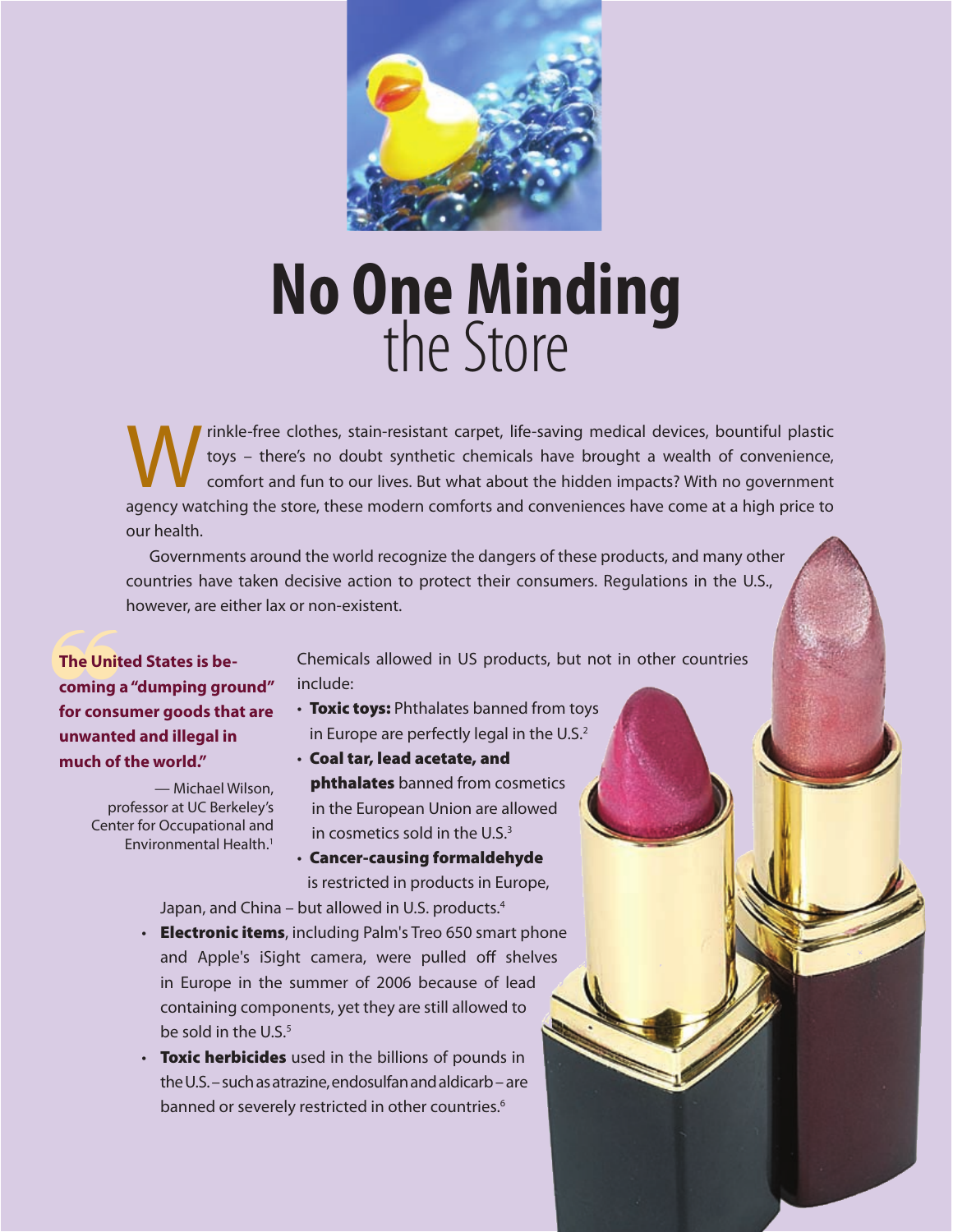#### **CANCER CAUSING KITCHEN CABINETS? Sold Here but Banned in Europe, China and Japan.**

Formaldehyde can waft off the glues in plywood and particleboard made with formaldehyde-containing adhesives. Formaldehyde exposure has been shown in human studies to cause nose and throat cancer and possibly leukemia, as well as allergic reactions, asthma attacks, headaches and sore throats.

For this reason, China, Europe and Japan have stringent regulations on formaldehyde emissions from wood products sold in their countries. However, the manufacture and sale of formaldehydeemitting products continues without regulation in the U.S. **Therefore, some companies in foreign countries manufacture products with formaldehyde to sell in the U.S. that could not be sold in these countries' local stores.** For example, testing



of one birch plank made in China, bought at a Home Depot store in Portland, Oregon, showed it gave off 100 times more formaldehyde than is legal in Japan and 30 times more than allowed in Europe and China.<sup>7</sup>

Without protective regulations in the U. S., particleboard that emits formaldehyde is often used to make cabinets and furniture, despite the fact that low-cost safer alternatives are available. The Massachusetts Toxic Use Reduction Institute identified a number of alternatives to formaldehyde-resin-based plywood in an alternative assessment, one of which (Columbia Forest PureBond veneer plywood) is made using a soy-based resin.8

**California has now stepped in to protect its residents.** <sup>9</sup> In April of 2007, the California Air Resources Board unanimously passed a strict control on toxic formaldehyde in wood products widely used in kitchen cabinets, countertops and other construction.

**The Air Board estimates that one out of every 10,000 Californians is at risk of contracting cancer from breathing average formaldehyde levels found in homes and offices.**

"There is no safe threshold for this carcinogen, and we know how to eliminate it," said Harry Demorest, president and chief executive of Columbia Forest Products, an Oregon-based manufacturer that began taking formaldehyde out of its plywood in 2002.<sup>10</sup>



#### **Exercise Exercise Source Exercise Lead** Sold to Toddlers

Not So Super – This vinyl lunchbox and many others on the market were found to contain lead at levels up to 90 times higher than the 600 parts per million legal limit according to the Center for Environmental Health (CEH).<sup>11</sup>

"Lead exposure should not be on the lunch menu when kids' go back to school this fall," said Michael Green, CEH Executive Director. "There is no reason to expose children to any lead from lunch boxes." 12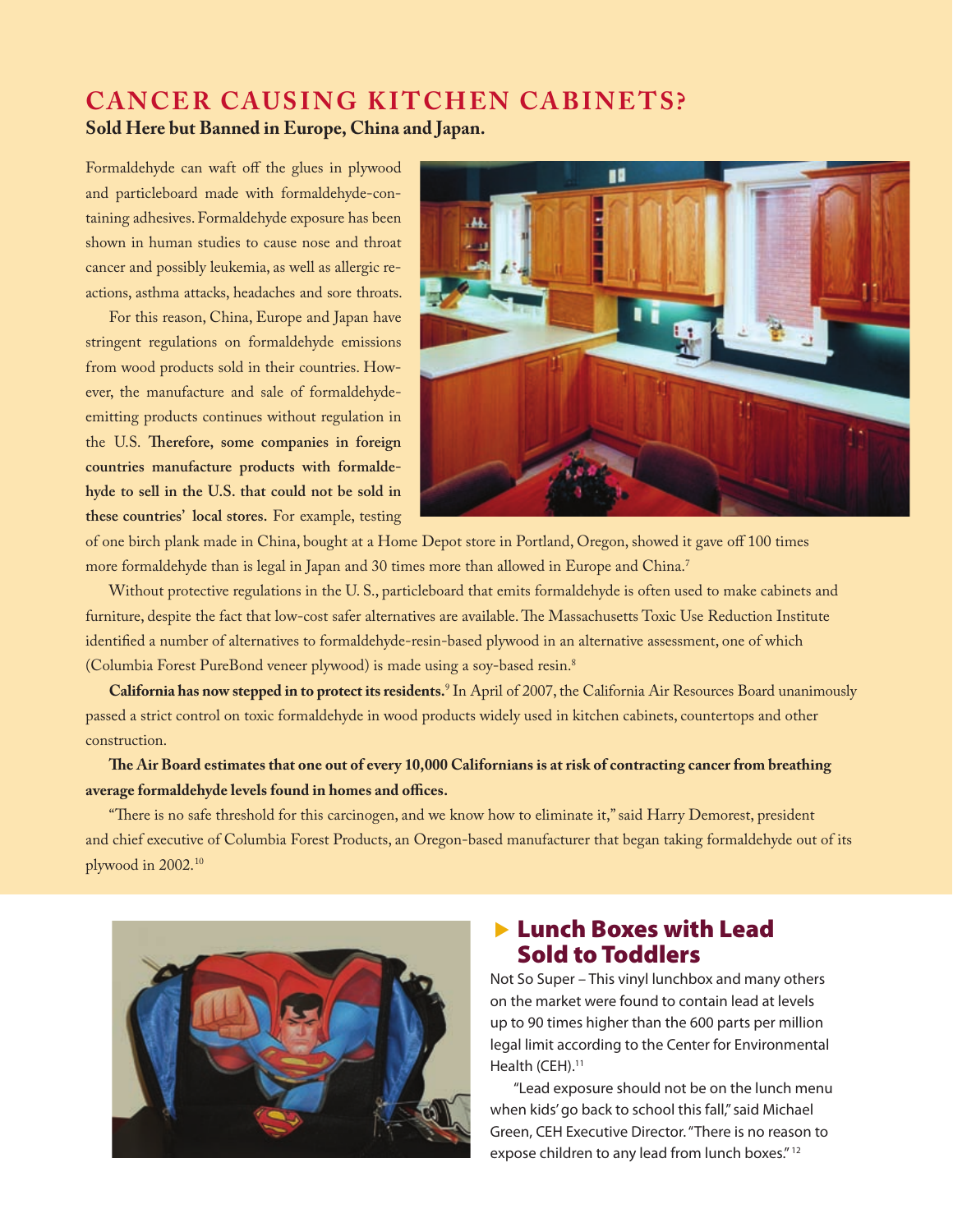#### $\blacktriangleright$  Ingredients that Mimic Hormones

Even countries with stronger safeguards against toxic products have lagged behind scientific discovery in one crucial area: the health effects of chemicals that

**The wrong amount of hormone, or hormone-like chemical, at the wrong time can have a disastrous impact on a developing fetus or child. The last 10 years of research has provided extensive evidence that this is true for bisphenol A."** 

that mimic hormones. These chemicals, called endocrine disruptors, have molecules that are perfectly shaped to form keys that open the hormonal locks that control the proper development and function of our bodies. Hormones are present at very low levels in our bodies, so exposure to extremely small amounts

— John Peterson Myers, Ph.D. 13

of these chemicals can have dangerous effects. Studies show that these hormone-disrupting chemicals are widespread in consumer products and have the potential to wreak havoc in the development of fetuses and children.

**Bisphenol A, (BPA)** is one of the largest volume materials used in the manufacture of plastics in the world today. BPA is found in polycarbonate plastics used in thousands of consumer products, including baby bottles, drinking water containers, metal food and beverage can liners and dental sealants. Because BPA is used in so many consumer products, it is found widely throughout the environment and in humans' bodies.

Dr. Ana Soto, a professor of cell biology at Tufts University School of Medicine in Boston, has discovered that exposure to BPA in the womb causes longterm effects on breast tissue development in mice, which **can lead to the development of cancer**, and also increases sensitivity to a chemical known to cause breast cancer.<sup>14</sup>

Dr. Soto points out that other studies have also found that BPA can lead to problems of the reproductive tract in both male and female rodents. These doses are "within the human exposure range," she adds. "There is plenty of evidence now that low-dose levels lead to problems."15

Another study suggests that exposure to BPA may contribute to prostate cancer; exposure to BPA early

in the life of male rats caused both genetic changes and prostate abnormalities later in life.<sup>16</sup> The scientists found that as the exposed rats aged, they were more likely than unexposed animals to develop a type of cancerous lesion in the prostate which is generally accepted to be an early stage of prostate cancer in men.<sup>17</sup> One in every six men develops prostate cancer, The wrong amount of<br>
that mimic hormones.<br>
The wrong amount of<br>
These chemicals, called<br>
that has increased over the last 30 years.<sup>18</sup><br>
a rate that has increased over the last 30 years.<sup>18</sup><br>
chemical, at the wrong time<br>
f



**Phthalates** – used to soften vinyl plastic, and to hold scent and color in personal care products – are another widespread class of suspected hormone mimics.

"Exposure to phthalates comes from direct contact with products that contain them, such as vinyl flooring, detergents, automotive plastics, soap, shampoo, deodorants, fragrances, hair spray, nail polish, plastic bags, food packaging, garden hoses, inflatable toys, blood-storage bags and intravenous medical tubing," according to the Centers for Disease Control and Prevention.<sup>19</sup> A study released by the Centers for Disease Control (CDC) in 2005 confirmed that humans have measurable levels of certain phthalates in our bodies.20

Recently, the National Toxicology Program (NTP) concluded that exposure to DEHP, a specific phthalate, **could cause harm to the developing reproductive system in humans**. Because many medical devices contain DEHP, critically ill male newborns and infants who receive prolonged medical treatment are especially at risk.<sup>21</sup>

The NTP and Food and Drug Administration have issued warnings about the dangers of DEHP in medical devices. However, these government agencies are looking *only* at DEHP exposures from medical devices – a sick baby exposed to DEHP in medical devices may also be exposed to the same toxic chemical from